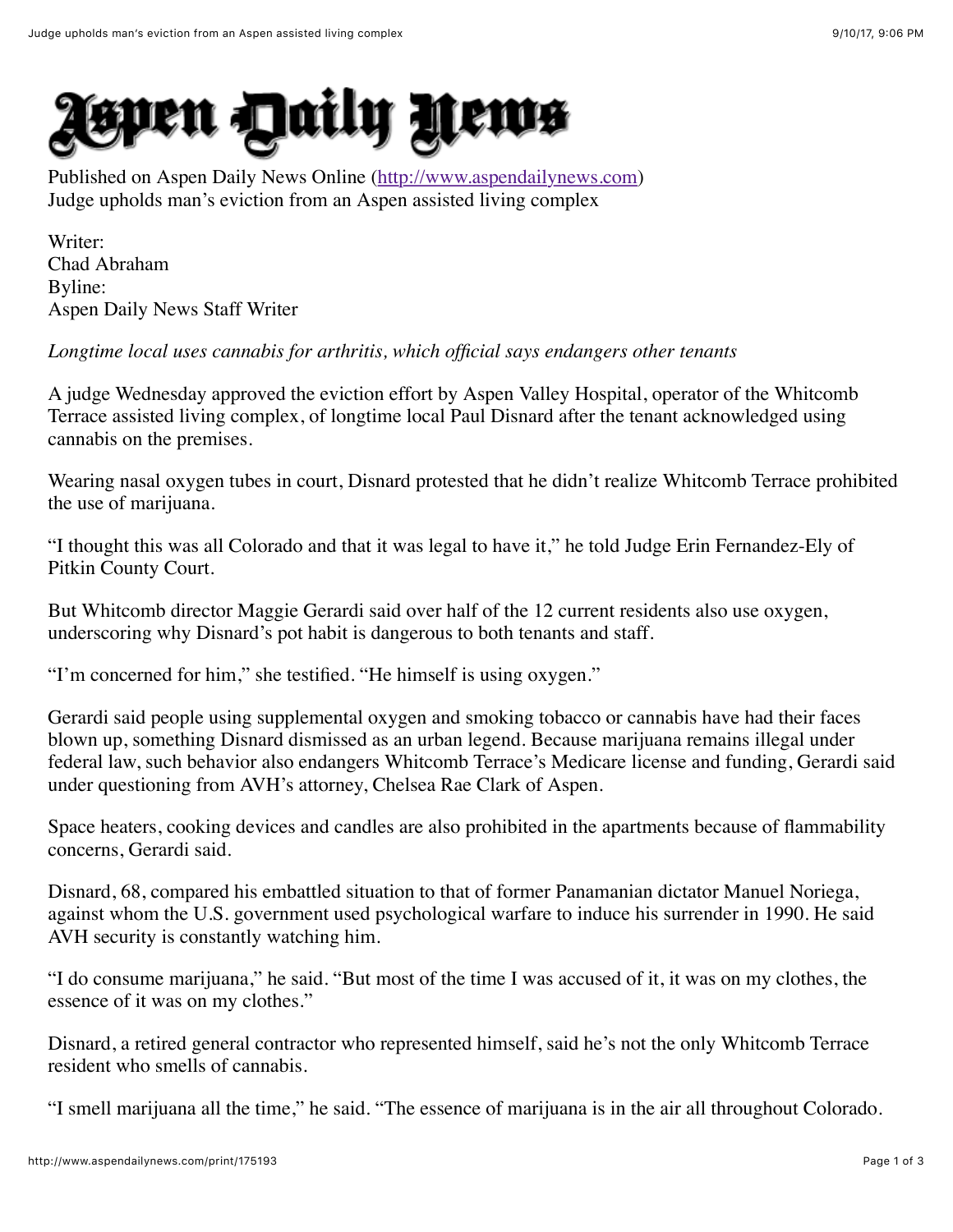"If you don't like the smell, try Wyoming."

He said Gerardi and the facility's assistant director, on one occasion, confronted him about using marijuana as he was exiting the premises.

"It became a third-world incident," Disnard said, adding that he told them he had a joint in his pocket.

AVH security was eventually called, and Disnard said he had, at other times, cannabis the size of a piece of broccoli in his pocket that he had forgotten about.

"I've had trouble with them since the day I moved in," he said, blaming another resident for narcing on him.

The eviction motion also said Disnard was behind on rent payments, but he told the judge that he is all caught up, which Gerardi did not dispute.

He was notified of the eviction proceeding on Feb. 1 and failed to vacate the apartment within 60 days. On April 11, AVH gave him notice to quit residing there and three days later filed the eviction motion in Pitkin County Court.

He moved to Whitcomb Terrace in December, after decades living in the Midnight Mine Road area on Aspen Mountain, because his supplemental oxygen provider apparently refused to make further deliveries.

Upon moving in, Disnard was advised of the facility rules, including the prohibition on smoking tobacco and marijuana, and Gerardi said he told her, "I no longer do that."

Because of his oxygen needs, she felt he was suitable for Whitcomb Terrace.

As Disnard said, conflict arose quickly. Shortly after he moved in, officials spoke to him in depth about his "risky behavior," Gerardi said, adding that the cannabis odor emanating from his apartment was frequent. It drew complaints from some residents and their family members.

"This was not something we could have on our campus," she said.

Disnard reacted angrily, contending he had the right to do what he wanted with cannabis given state law, Gerardi said. He pulled the joint out and showed it to Gerardi, she said.

"We continued to smell the smell and receive complaints from family members" and physicians treating other tenants, Gerardi said.

His legal answer to the eviction motion said he is disabled and therefore unable to find new accommodation.

He told the judge that he moved to Aspen in 1967 and that "everyone I know lives in Aspen."

Judge Fernandez-Ely found that Disnard had signed the lease agreement with the smoking prohibitions.

The evidence shows he smoked on the premises, and "they can say they do not feel they can take care of you," the judge said. "They can make that decision."